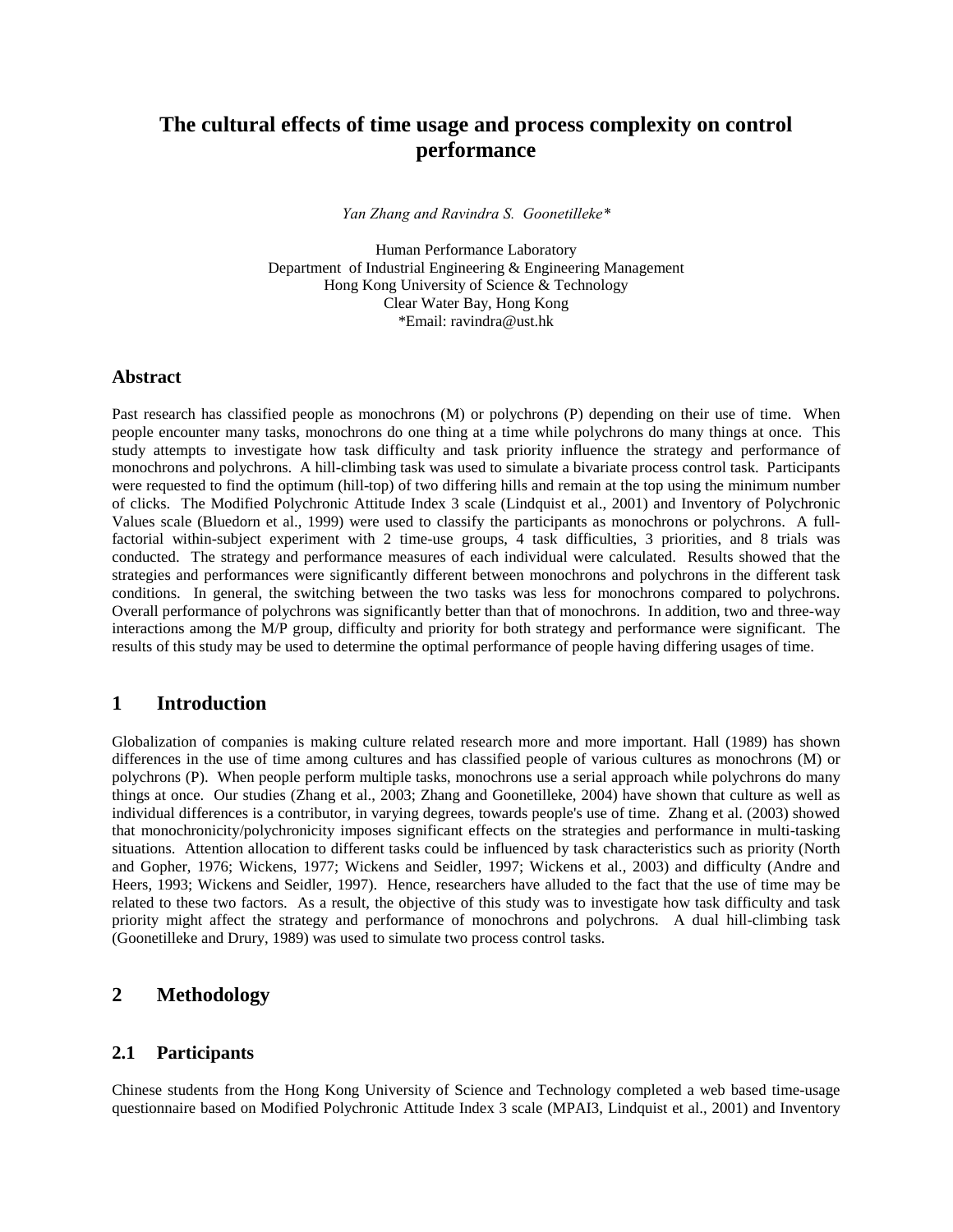of Polychronic Values scale (IPV, Bluedorn et al., 1999). Monochrons were those persons whose scores in both MPAI3 and IPV scales were between 1 and 3, while polychrons were those whose scores in the two scales were between 5 and 7. Three monochrons and three polychrons participated in the experiment. Age, gender, and background of the participants were recorded. Each participant received a 'base' payment of HK\$200 and a bonus payment, based on the overall performance.



# **2.2 Stimulus Material**

**Figure 1**: The hill-climbing task interface

A hill-climbing task was used to simulate a bivariate process. The hill height, *f* was determined using Equation 1 and displayed on the screen (Figure 1).

| $-(x^2 + y^2)$                    | where                                                         |  |
|-----------------------------------|---------------------------------------------------------------|--|
| $f = Ae^{-2\sigma^2}$<br>$+A_{0}$ | x and y are the deviations from hill-top (number of squares). |  |
|                                   | $A = 1000$ and $\sigma = 6$ .                                 |  |
|                                   | The height of hill peak was varied by varying $A_0$ .         |  |

The software was programmed using Visual  $C ++$ . The hill climbing paradigm and its suitability was based on the work of Goonetilleke and Drury (1989) in relation to optimization with moving optima. The software was able to record the coordinates of each chosen grid and its height whenever there was an input (Figure 1). The dual hillclimbing task simulated two independent processes (task 1 and task 2) and was run on two synchronized Pentium IV 2.4 GHz computers with different settings. The output of each hill was displayed on separate monitors.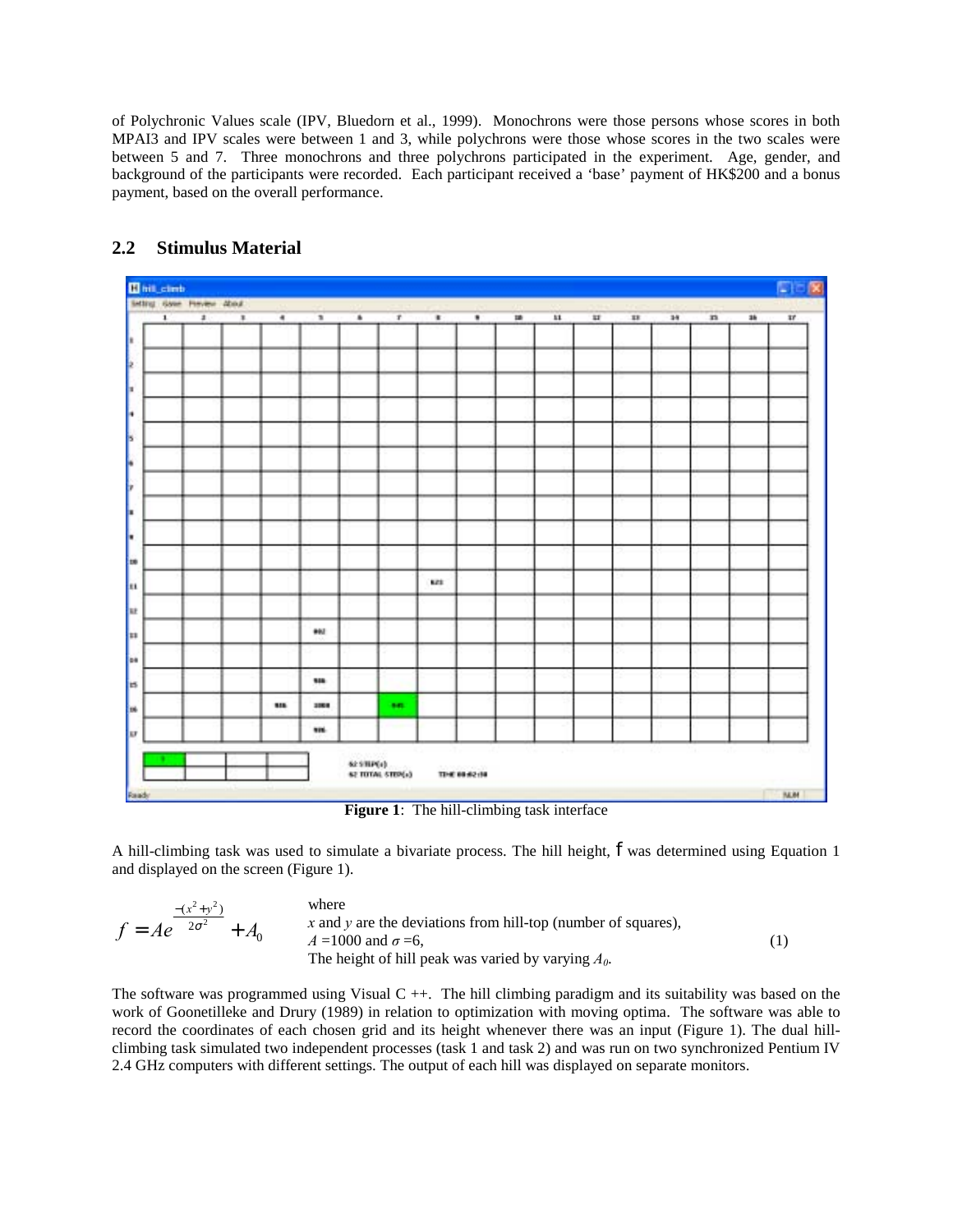The starting position of the hill-top was in any position within the 17 \* 17 grid (Figure 1). Participants were required to search the hill-top and stay on the top as the whole hill moved one square at a time unknown to the participant. The movement was generated using an exponential distribution. The mean time interval of the exponential distribution controlled the task difficulty. For example, if the time interval was relatively small, the hill would move faster and thus it would be relatively difficult to keep track of the hill-top. The experiment started with one square showing the hill height. Thereafter, the participant was expected to click one square at a time until he/she found the known hill-top height. Display damping (Equation 2) was present and hence there were hill height fluctuations prior to displaying the actual hill height at each click. The damping function in the Laplace domain was as follows:

|                                    | where                                               |  |
|------------------------------------|-----------------------------------------------------|--|
|                                    | $\tau$ is the natural period of oscillation (=0.4), |  |
| $\tau^2 s^2 + 2\tau \zeta s + 1$ s | $\zeta$ is the damping factor (=0.5).               |  |

The number of clicks (steps) made and the elapsed time were displayed at the bottom of the screen (Figure 1).

## **2.3 Design of Experiment**

The experiment was a full factorial within-subject design with 2 different time-use groups, 4 task difficulties, 3 differing priorities, and 8 trials. The control strategy and performance were the dependent variables. The control strategy variables included the mean number of clicks just prior to switching and the number of switches between two tasks. The performance variables included the mean height, root mean square error of height, and weighted mean height. Mental workload (Hart and Staveland, 1988), task difficulty (Damos, 1985) and participant's mood (Adaval, 2001) were also obtained.

The experiment was separated into two phases: training and evaluation. Each phase had different task settings. The total experimental time was around 10 hours for each participant and was distributed over five consecutive days.

#### *2.3.1 Training Phase*

In the training session, the experimenter introduced the hill-climbing paradigm to participants. Participants acquired the basics on how to use the program and familiarized themselves with the task environment and equipment.

#### *2.3.2 Evaluation Phase*

A dual hill-climbing task was performed. Participants were required to monitor the two hills on two separate computers and track the hill peaks at the same time. The performance score (*P*) displayed to each participant at the end of each trial was calculated based on the mean hill height, *Hj* (calculated using Equation 5) and was normalized to a range of 0 to 100% (Equation 3). The mean time interval between movements of the four difficulty levels were 60s (level 1), 15s (level 2), 3s (level 3) and 1s (level 4) from easiest to most difficult respectively. The priority was defined in terms of how many times one task (one hill) was more important than the other. The task settings are shown in Table 1. The hill-top height was different in every setting to eliminate any memory effects and was changed by adjusting  $A_0$  in Equation 1 in intervals of 10 within the range -100 to 50. Once the task was completed, the priority-weighted performance score  $(P_w)$  (calculated using Equation 4) was shown to the participant together with the performance scores of each hill  $(P_I \text{ and } P_2 \text{ calculated using Equation 3}).$ 

$$
P_j \% = \begin{cases} \frac{(H_j - A_0 - 600)}{400} \times 100 & \text{if } H_j - A_0 \ge 600\\ 0 & \text{if } H_j - A_0 < 600 \end{cases} \qquad j = 1 \text{ for task 1 and 2 for task 2} \tag{3}
$$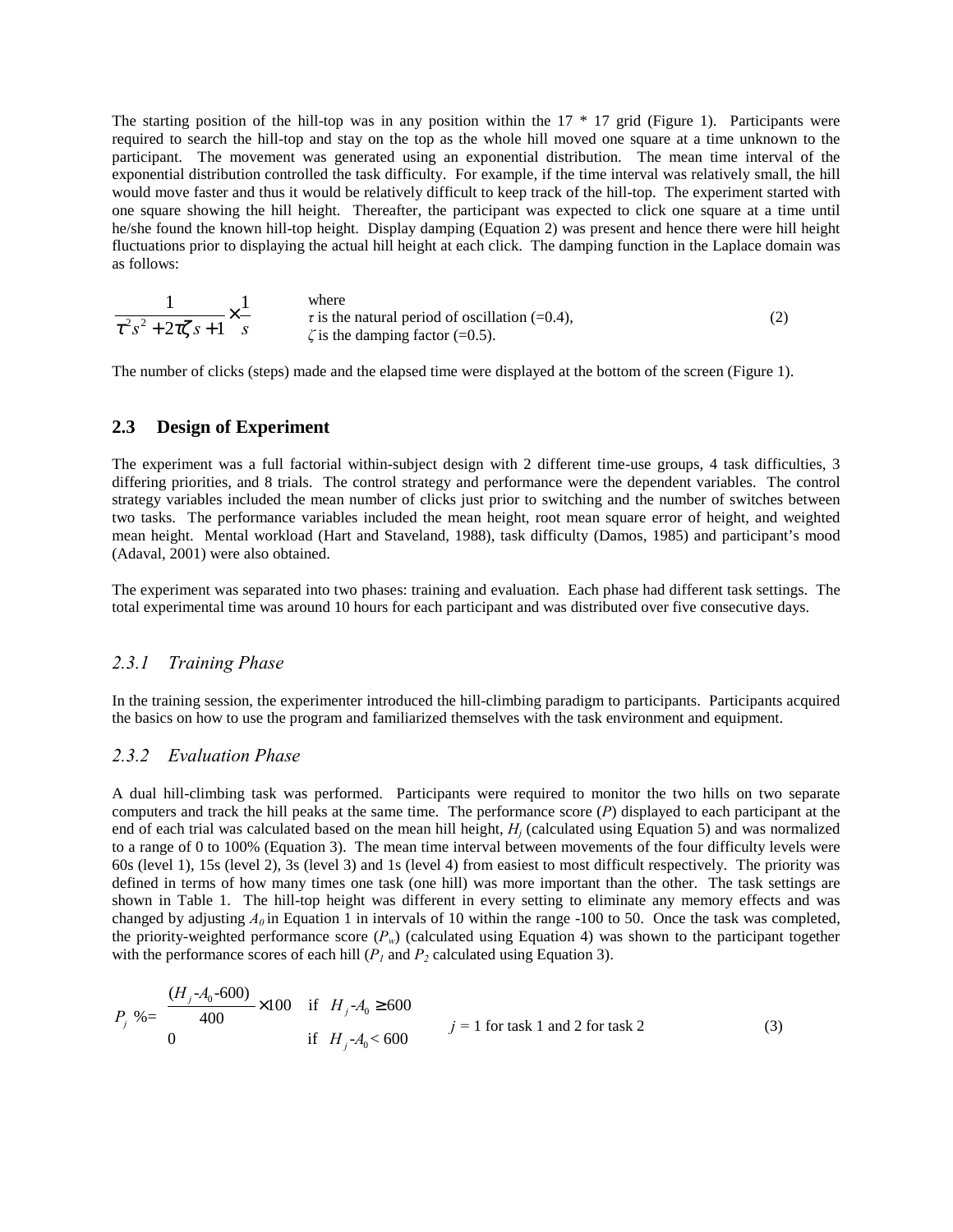$$
P_w = \frac{P_1 \times priority + P_2}{1 + priority} \tag{4}
$$

#### **2.4 Procedure**

The experiment was conducted in a quiet, temperature-controlled chamber with two computers, over five consecutive days. On the first day, the NASA-TLX scale weightings were obtained. Each participant was asked to finish two 3-minute practice trials for six different training task settings. The performance score was shown at the end of each trial. On the remaining four days, each participant performed three of the 12 settings (Table 1) on each day. The twelve settings were randomly assigned. There were 8 trials in each setting and each trial time was fixed at 3 minutes. At the end of each trial, the NASA-TLX (Hart and Staveland, 1988) scale, task difficulty scale (Damos, 1985) and the mood scale (Adaval, 2001) were administered.

| Settings | Difficulty level | Priority |
|----------|------------------|----------|
|          |                  | Equal    |
| 2        | $\overline{c}$   | Equal    |
| 3        | 3                | Equal    |
|          |                  | Equal    |
| 5        |                  | 3 times  |
| 6        | $\overline{c}$   | 3 times  |
|          | 3                | 3 times  |
| 8        |                  | 3 times  |
| 9        |                  | 6 times  |
| 10       | $\overline{2}$   | 6 times  |
| 11       | 3                | 6 times  |
| 12       |                  | 6 times  |

**Table 1**: The settings for dual hill-climbing task

## **3 Results and Analysis**

The dependent variables were strategy and performance. Strategy was related to the number of switches between the two tasks (*S*), the mean number of clicks  $(C_l)$  on hill 1 (task 1) prior to switching to hill 2 (task 2) and the mean number of clicks on task 2 before switching to task 1 (*C2*). The performance variables includes mean height (Equation 5) on task 1 ( $H_l$ ) and task 2 ( $H_2$ ), root mean square error of the heights (Equation 6) on task 1 ( $rmsH_l$ ) and task 2 (*rmsH2*), weighted mean height (*Hw*) as shown in Equation 7. The subjective workload from NASA-TLX, task difficulty, *D (*Damos, 1985) and the participant mood in relation to feeling happy (*Happiness*) and feeling good (*Goodness*) (Adaval, 2001) were also collected.

$$
H_{j} = \frac{\sum_{i=1}^{n-1} h_{i} \times (t_{i+1} - t_{i})}{180}
$$
\nwhere\n
$$
h_{i} = \text{total number of moves including hill moves and clicks}
$$
\n
$$
h_{i} = \text{scaled (with 1000 as the standard peak) instantaneous height}
$$
\n
$$
t_{i} = \text{time at i}^{th}
$$
\n
$$
j = 1 \text{ for task 1 and 2 for task 2}
$$
\n
$$
n = \text{total number of moves including hill moves and clicks}
$$
\n
$$
t_{i} = \text{total number of moves including hill moves and clicks}
$$

$$
rmsH_{j} = \sqrt{\frac{\sum_{i=1}^{N} [(1000 - h_{i}) \times (t_{i+1} - t_{i})]^{2}}{180}}
$$
   
  $j = 1$  for task 1 and 2 for task 2 (6)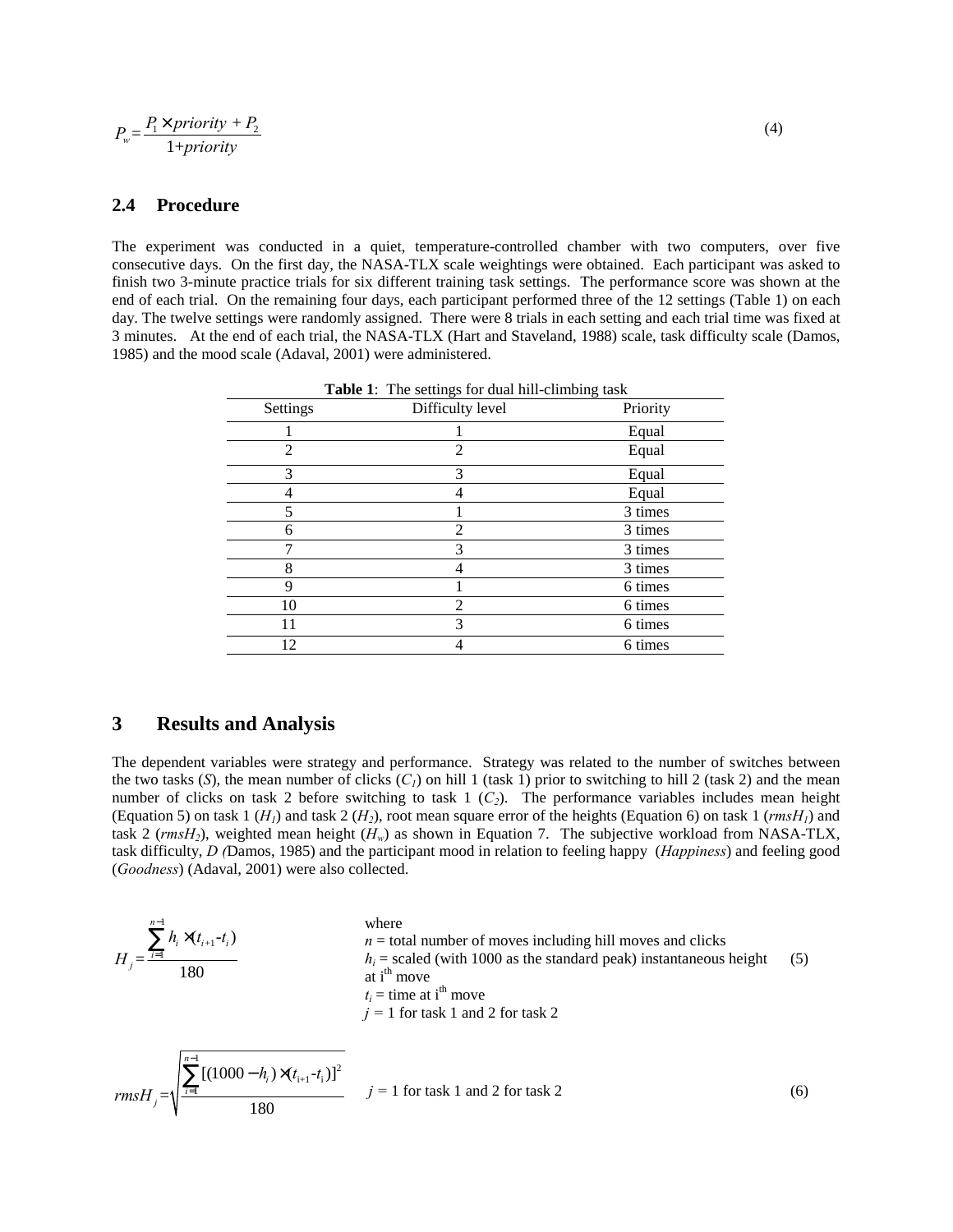$$
H_w = \frac{H_1 \times priority + H_2}{1 + priority} \tag{7}
$$

An ANOVA on trials showed no significant differences among the 8 trials for all the dependent variables. Hence all 8 trials were used in the subsequent analyses. The intercorrelation matrix is shown in Table 2. The *M/P score* (MPAI3) was negatively correlated with the NASA-TLX weighted rating ( $r = -0.59$ ),  $C_I$  ( $r = -0.57$ ) and  $C_2$  ( $r = -0.57$ ) 0.52), while positively correlated with the number of switches,  $S$  ( $r = 0.71$ ). This result seems to imply that polychrons tend to have lower mental workload ratings and switched between tasks more than the monochrons. Monochrons had higher number of clicks on one task before switching to the second task as shown by the negative correlation. The *Happiness* and *Goodness* scores are highly correlated (r = 0.88) with each other and they are positively correlated with the M/P score, showing polychrons had better mood than the monochrons when performing the dual-task.

**Table 2**: The correlation coefficients among dependent variables (dual task)

|                   | M/P<br>score | <b>NASA</b> | $\boldsymbol{D}$ | Happi-<br>ness | Good-<br>ness | ${\cal S}$ | $C_I$   | $C_2$        | $H_I$   | $H_2$   | $rmsH_1$     | rmsH <sub>2</sub> | $H_w$ |
|-------------------|--------------|-------------|------------------|----------------|---------------|------------|---------|--------------|---------|---------|--------------|-------------------|-------|
| M/P<br>score      | 1            |             |                  |                |               |            |         |              |         |         |              |                   |       |
| NASA              | $-0.59$      | 1           |                  |                |               |            |         |              |         |         |              |                   |       |
| D                 | $-0.40$      | 0.60        | 1                |                |               |            |         |              |         |         |              |                   |       |
| Happi-<br>ness    | 0.33         | $-0.55$     | $-0.34$          | $\mathbf{1}$   |               |            |         |              |         |         |              |                   |       |
| Good-<br>ness     | 0.42         | $-0.60$     | $-0.40$          | 0.88           | 1             |            |         |              |         |         |              |                   |       |
| ${\cal S}$        | 0.71         | $-0.46$     | $-0.08*$         | $0.07*$        | 0.18          | 1          |         |              |         |         |              |                   |       |
| $C_I$             | $-0.57$      | 0.61        | 0.40             | $-0.38$        | $-0.53$       | $-0.49$    | 1       |              |         |         |              |                   |       |
| $C_2$             | $-0.52$      | 0.51        | 0.32             | $-0.35$        | $-0.36$       | $-0.44$    | 0.37    | $\mathbf{1}$ |         |         |              |                   |       |
| $H_I$             | 0.10         | $-0.44$     | $-0.55$          | 0.31           | 0.31          | $-0.04*$   | $-0.48$ | $-0.33$      | -1      |         |              |                   |       |
| $H_2$             | 0.27         | $-0.5$      | $-0.54$          | 0.31           | 0.37          | 0.14       | $-0.64$ | $-0.40$      | 0.72    | -1      |              |                   |       |
| rmsH <sub>I</sub> | $-0.17$      | 0.45        | 0.50             | $-0.22$        | $-0.25$       | $-0.11$    | 0.46    | 0.33         | $-0.89$ | $-0.63$ | $\mathbf{1}$ |                   |       |
| rmsH <sub>2</sub> | $-0.39$      | 0.46        | 0.41             | $-0.18$        | $-0.27$       | $-0.34$    | 0.58    | 0.38         | $-0.45$ | $-0.86$ | 0.52         | 1                 |       |
| $H_w$             | 0.17         | $-0.49$     | $-0.57$          | 0.32           | 0.35          | $0.02*$    | $-0.55$ | $-0.39$      | 0.96    | 0.86    | $-0.86$      | $-0.63$           | 1     |

 $*$  correlation coefficients are not significant at  $p=0.05$ 

The ANOVA (Table 3) showed that there were significant differences between monochrons and polychrons for all dependent variables. Monochrons (mean = 47.77) had significantly higher workload rating (*NASA*) than the polychrons (mean = 29.46). Monochrons (mean = 64.84) had significantly higher difficulty  $(D)$  than the polychrons (mean = 44.42). Polychrons (mean = 1.13) had a significantly higher *Happiness* rating than the monochrons (mean  $= 0.61$ ). Polychrons (mean  $= 1.13$ ) had a significantly higher *Goodness* rating than the monochrons (mean  $= 0.26$ ). The number of switches of monochrons (mean  $= 6.01$ ) was significantly lower than that of polychrons (mean=39.25). Monochrons clicked on one task ( $C_1$  = 13.35 and  $C_2$  = 7.24) significantly more than polychrons ( $C_1$  = 2.48 and  $C_2$  = 2.26) before switching to the other task implying that monochrons attempted to attain the peak of one hill (keep one process under control) before switching to another. Polychrons on the other hand, attempted to "climb" both hills at same time. As a result, the mean height for task  $1 (H<sub>I</sub>)$  for Monochrons (mean = 897.3) was significantly lower than that for Polychrons (mean = 913.4). The mean height for task 2  $(H<sub>2</sub>)$  for Monochrons (mean = 837.56) was significantly lower than that of polychrons (mean = 898.63). The weighted mean height of polychrons ( $H_w$  = 910.14) was significantly higher than that of monochrons  $(H_w = 882.74)$ .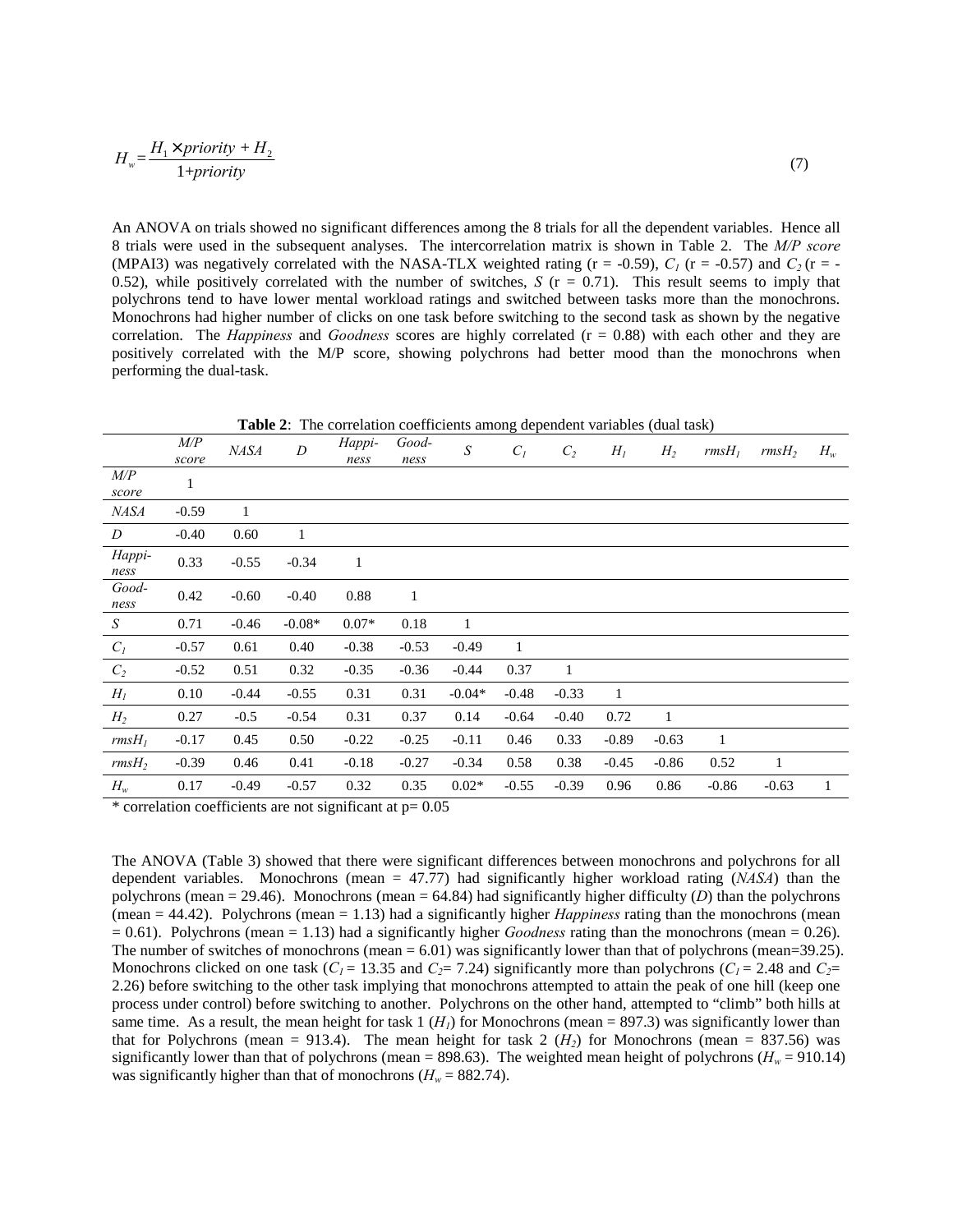| Source                                     | DF                   |                         | <b>NASA</b> | $\boldsymbol{D}$ | Happi-<br>ness | Good-<br>ness | $\boldsymbol{S}$ | $C_I$    | C <sub>2</sub> | $H_I$   | H <sub>2</sub> | $rmsH_1$ | rmsH <sub>2</sub> | $H_w$   |
|--------------------------------------------|----------------------|-------------------------|-------------|------------------|----------------|---------------|------------------|----------|----------------|---------|----------------|----------|-------------------|---------|
| M/P<br>group                               | $\mathbf{1}$         | F<br>value              | 350.33      | 260.56           | 30.56          | 79.33         | 1217.8           | 432.44   | 223.33         | 17.17   | 103.63         | 31.67    | 139.14            | 55.02   |
|                                            |                      | Pr > F                  | < .0001     | < .0001          | < .0001        | < .0001       | < 0.0001         | < 0.0001 | < .0001        | < .0001 | < .0001        | < .0001  | < .0001           | < .0001 |
| priority                                   | $\mathbf{2}$         | $\overline{F}$<br>value | 0.76        | 2.91             | 0.69           | 1.37          | 0.28             | 9.34     | 6.4            | 6.57    | 3.49           | 8.34     | 2.28              | 6.73    |
|                                            |                      | Pr > F                  | 0.4667      | 0.0552           | 0.5019         | 0.2546        | 0.7524           | 0.0001   | 0.0018         | 0.0015  | 0.0311         | 0.0003   | 0.1035            | 0.0013  |
| M/P<br>group*<br>priority                  | $\boldsymbol{2}$     | F<br>value              | 1.57        | 2.02             | 0.30           | 2.55          | 0.12             | 9.47     | 4.88           | 3.95    | 0.25           | 1.72     | 0.33              | 5.66    |
|                                            |                      | Pr > F                  | 0.2100      | 0.1334           | 0.7438         | 0.0787        | 0.8882           | < 0001   | 0.0079         | 0.0198  | 0.7818         | 0.1799   | 0.7181            | 0.0037  |
| difficulty                                 | 3                    | F<br>value              | 47.68       | 181.89           | 15.83          | 19.82         | 39.38            | 75.32    | 17.24          | 432.29  | 277.21         | 138.12   | 65.46             | 516.26  |
|                                            |                      | Pr > F                  | < 0001      | < .0001          | < 0001         | < 0001        | < .0001          | < 0001   | < .0001        | < .0001 | < 0001         | < 0.0001 | < 0001            | < .0001 |
| M/P<br>$group*$<br>difficulty              | 3                    | $\mathbf F$<br>value    | 6.68        | 12.75            | 3.69           | 9.78          | 75.98            | 69.58    | 15.09          | 5.58    | 8.72           | 1.68     | 3.61              | 6.25    |
|                                            |                      | Pr > F                  | 0.0002      | < .0001          | 0.0118         | < 0001        | < .0001          | < .0001  | < .0001        | 0.0009  | < 0001         | 0.1712   | 0.0132            | 0.0004  |
| priority <sup>*</sup><br>difficulty        | 6                    | F<br>value              | 2.22        | 0.87             | 2.12           | 4.72          | 4.21             | 4.43     | 1.42           | 2.16    | 2.88           | 1. 23    | 3.35              | 0.96    |
|                                            |                      | Pr > F                  | 0.0399      | 0.5132           | 0.0498         | 0.0001        | 0.0004           | 0.0002   | 0.2056         | 0.0449  | 0.0091         | 0.2869   | 0.0030            | 0.4528  |
| M/P<br>$group*$<br>priority*<br>difficulty | 6                    | F<br>value              | 2.57        | 1.41             | 0.27           | 1.52          | 3.46             | 3.48     | 1.07           | 2.77    | 0.44           | 2.56     | 0.92              | 1.34    |
|                                            |                      | Pr > F                  | 0.0183      | 0.2069           | 0.9517         | 0.1699        | 0.0023           | 0.0022   | 0.3785         | 0.0116  | 0.8499         | 0.0186   | 0.4791            | 0.2352  |
| Error                                      | 55<br>$\overline{c}$ |                         |             |                  |                |               |                  |          |                |         |                |          |                   |         |

**Table 3**: Three-way ANOVA on M/P group, priority, difficulty and their interactions (dual task)

The priority and difficulty effects are shown in Figures 2, 3 and 4. With higher difficulties, monochrons switched less between the two tasks while polychrons switched more between the two tasks (Figure 2). The performance (weighted mean height) of polychrons does not seem to be influenced by increasing priority even though priority had an effect on the performance of monochrons (Figure 3). Performance at low difficulty levels appears to be similar between monochrons and polychrons even though the polychrons' performance at higher difficulty levels was comparatively superior (Figure 4).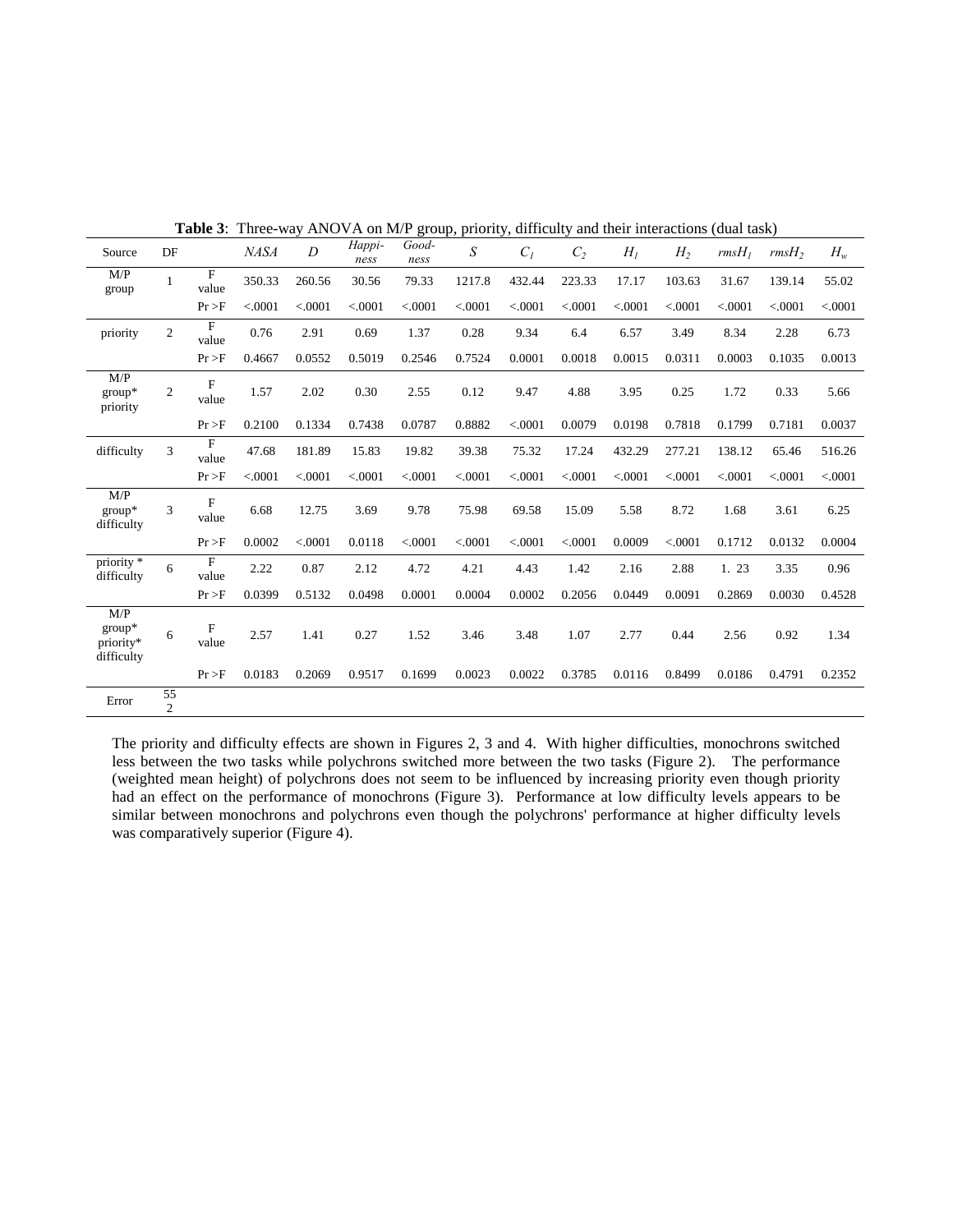

**Figure 2**: The relationship between the number of switches and task difficulty and priority for monochrons and polychrons



**Figure 3**: The relationship between the weighted mean height and task priority for monochrons and polychrons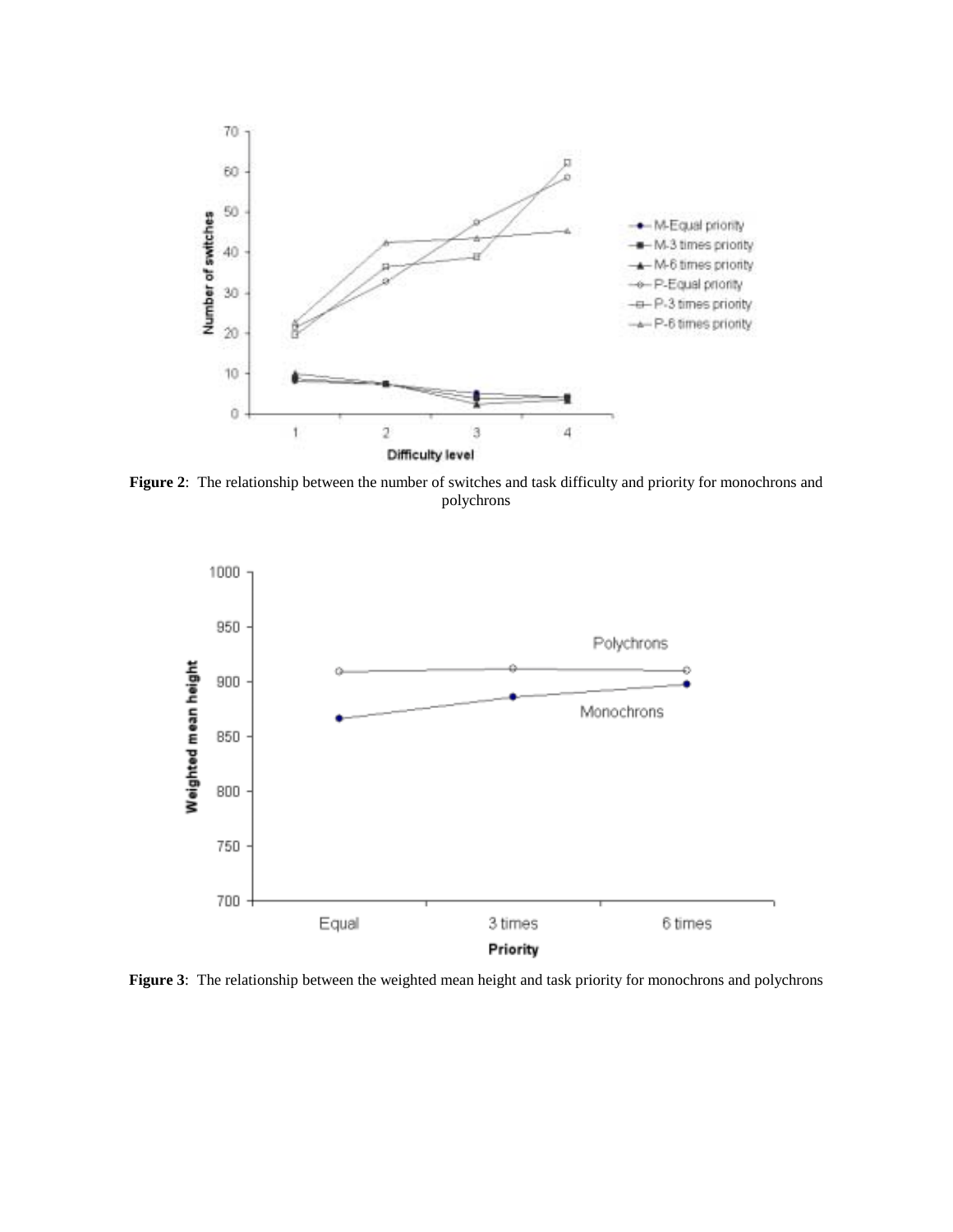

**Figure 4**: The relationship between the weighted mean height and task difficulty for monochrons and polychrons

## **4 Conclusions**

Previous research has shown that polychrons have superior performance in multi-tasking situations (Zhang et al., 2003) as they are able to perform tasks in parallel as opposed to monochrons who prefer to attend to tasks serially. The results of this experiment are in agreement. The polychrons had a better mood (higher happiness and goodness rating) than the monochrons, indicating that they preferred the parallel approach.

There were differences in strategy as well as performance between the two groups. The switching back and forth between the two processes was less for monochrons compared to polychrons as monochrons attempted to reach the hill-top of one process (keep one process under control) before switching to the other. However, polychrons tended to "climb" both hills at the same time.

These results agree with previous studies in that individuals were motivated to perform multiple simultaneous tasks within tight schedules (Wright, 1988). The results showed that polychrons performed the dual hill-climbing task better than monochrons in general, but monochrons could have similar performance under certain conditions such as with low task difficulty (Figure 4). Above a certain level of difficulty differences between the two groups emerge. Furthermore, monochrons changed their emphasis to the more important task with increasing task priority (Figure 3). However, polychrons' performance does not show any extra emphasis with varying priorities thereby reducing the disparity between the two groups in the performance measures.

As outlined by Hall (1989), time usage is an important characteristic separating cultures. The results of this study can have important implications in organizations as well as day-to-day lives of people of various cultures or cultural groups as it allows for a good understanding of performance differences in differing task situations. The results from this study should be used with caution due to the small sample size. Further evaluations with a larger multi-cultural sample are needed.